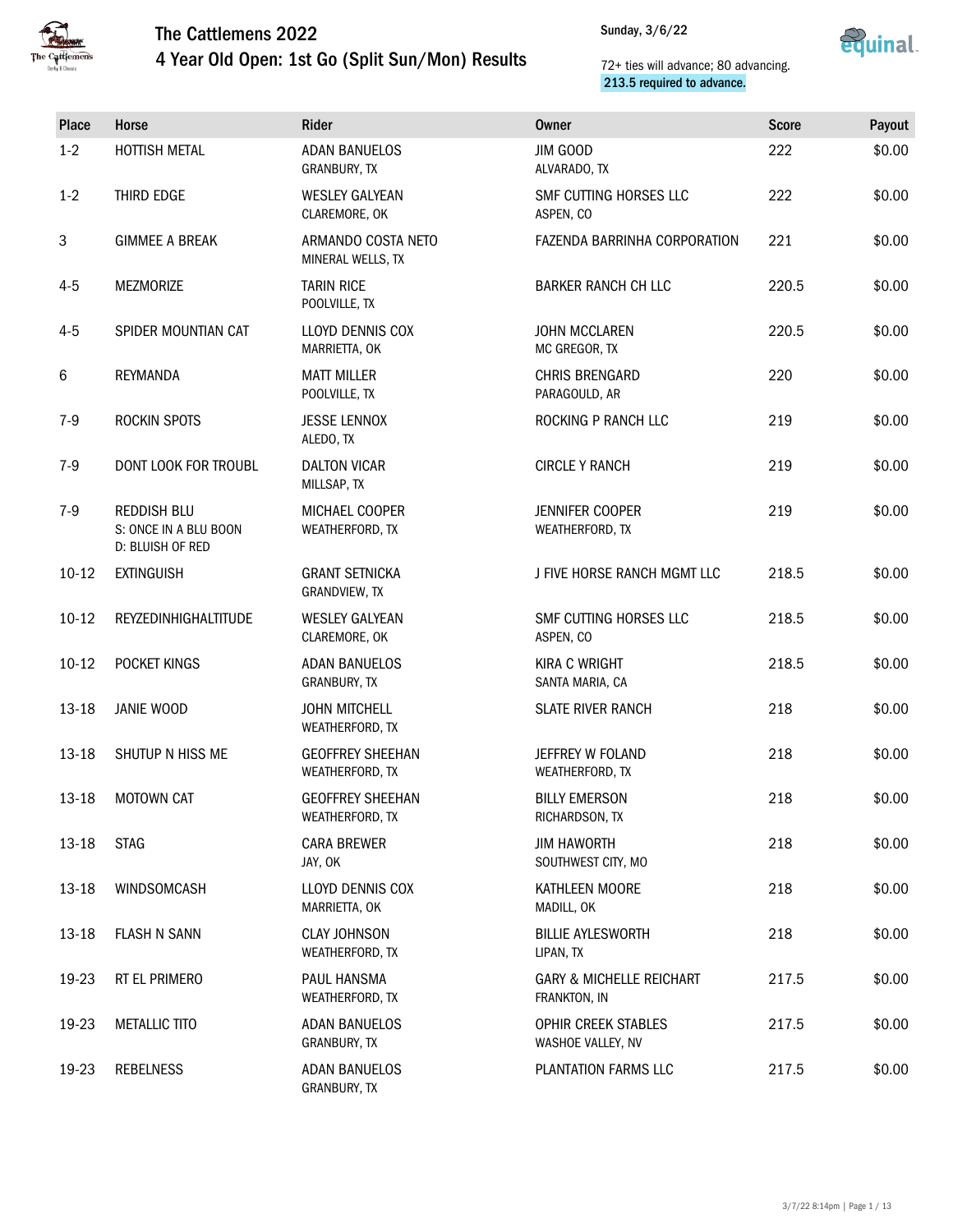



| Place | Horse                    | Rider                                            | <b>Owner</b>                                    | <b>Score</b> | Payout |
|-------|--------------------------|--------------------------------------------------|-------------------------------------------------|--------------|--------|
| 19-23 | <b>SINN CITY</b>         | MICHAEL COOPER<br>WEATHERFORD, TX                | <b>BEECHFORK RANCH</b>                          | 217.5        | \$0.00 |
| 19-23 | <b>BOOMKITTY</b>         | <b>JAMES PAYNE</b><br>OVERBROOK, OK              | RUSS DE CORDOVA<br>GROESBECK, TX                | 217.5        | \$0.00 |
| 24-30 | DMAC TAKE THE BET        | <b>CLINT ALLEN</b><br>WEATHERFORD, TX            | DAVID MCDAVID<br>FORT WORTH, TX                 | 217          | \$0.00 |
| 24-30 | <b>HOTT PREVIEW</b>      | <b>ED FLYNN</b><br>LIPAN, TX                     | <b>EDDIE YOUNG</b><br>SAN ANGELO, TX            | 217          | \$0.00 |
| 24-30 | <b>LOVE BYRD</b>         | MICHAEL COOPER<br>WEATHERFORD, TX                | <b>JIMMY D PURSELLEY</b><br><b>BURLESON, TX</b> | 217          | \$0.00 |
| 24-30 | <b>MAVRIK</b>            | R L CHARTIER<br>WEATHERFORD, TX                  | ANDERSON CATTLE CO                              | 217          | \$0.00 |
| 24-30 | POSH SPYCE               | <b>ADAN BANUELOS</b><br>GRANBURY, TX             | PLANTATION FARMS LLC                            | 217          | \$0.00 |
| 24-30 | DUAL REY DUALLY          | <b>TERRY HOLLIS</b><br>MILLSAP, TX               | FRANCES KORNFELD<br>CLARESHOLM, AB              | 217          | \$0.00 |
| 24-30 | <b>REYZIN MEMORIES</b>   | <b>GAVIN M JORDAN</b><br>WEATHERFORD, TX         | TOM WATSON<br><b>OVERLAND PARK, KS</b>          | 217          | \$0.00 |
| 31-38 | <b>STEVIES TIME</b>      | <b>JAMES BRADLEY MITCHELL</b><br>WILLS POINT, TX | SINKING CREEK CUTTING HORSES<br>FRANKLIN, TN    | 216.5        | \$0.00 |
| 31-38 | <b>CAT SPRING</b>        | LLOYD DENNIS COX<br>MARRIETTA, OK                | DOUG & WENDY IRVIN PARTNERSHIP                  | 216.5        | \$0.00 |
| 31-38 | SMOOTH LIZZYLENA         | <b>JOHN MITCHELL</b><br>WEATHERFORD, TX          | <b>SLATE RIVER RANCH</b>                        | 216.5        | \$0.00 |
| 31-38 | KONNA                    | <b>TATUM RICE</b><br>WEATHERFORD, TX             | MILNER ENTERPRISE LLC                           | 216.5        | \$0.00 |
| 31-38 | <b>ATTAKAPAS</b>         | <b>RUSS WESTFALL</b><br>GRANBURY, TX             | <b>JIM KARHAN</b>                               | 216.5        | \$0.00 |
| 31-38 | <b>CATTY SHENANIGANS</b> | <b>CLAY JOHNSON</b><br>WEATHERFORD, TX           | TYE BACA<br>VEGA, TX                            | 216.5        | \$0.00 |
| 31-38 | <b>CREEKS REY</b>        | <b>TARIN RICE</b><br>POOLVILLE, TX               | BITTERROOT RANCH LLC                            | 216.5        | \$0.00 |
| 31-38 | A REGAL ROYAL            | <b>ADAN BANUELOS</b><br>GRANBURY, TX             | <b>BRUMBAUGH RANCHES</b>                        | 216.5        | \$0.00 |
| 39-44 | REYELLLA                 | <b>MATT MILLER</b><br>POOLVILLE, TX              | <b>CHRIS BRENGARD</b><br>PARAGOULD, AR          | 216          | \$0.00 |
| 39-44 | <b>DMAC BIG TALKER</b>   | <b>CLINT ALLEN</b><br>WEATHERFORD, TX            | DAVID MCDAVID<br>FORT WORTH, TX                 | 216          | \$0.00 |
| 39-44 | <b>TIN CAN</b>           | RANDALL T WEST<br>WEATHERFORD, TX                | DIAMOND LK CUTTING HORSES LLC                   | 216          | \$0.00 |
| 39-44 | WINK AND A SMILE         | <b>CULLEN CHARTIER</b><br>MILLSAP, TX            | CIRCLE R CUTTING HORSES LLC<br>OCALA, FL        | 216          | \$0.00 |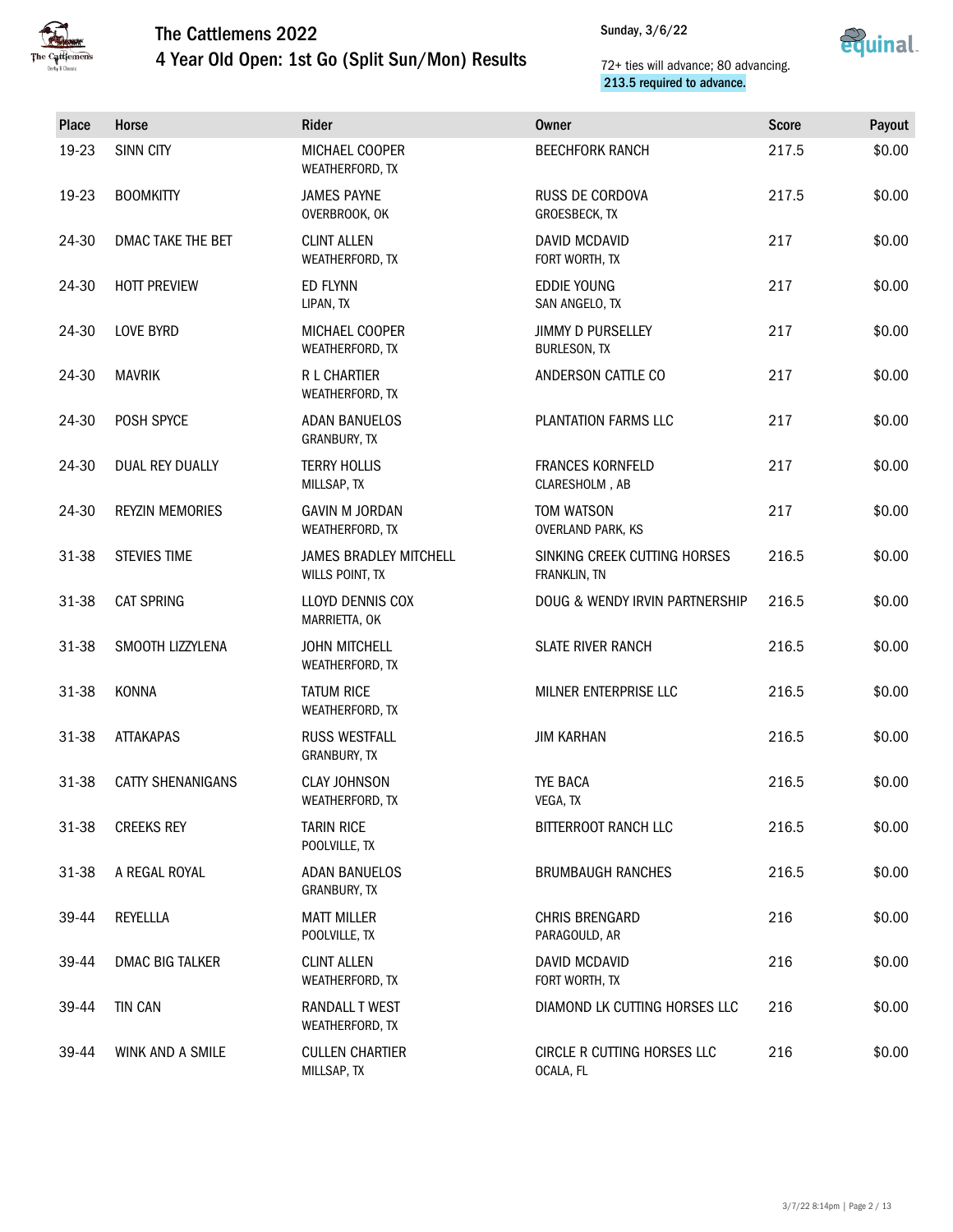

### The Cattlemens 2022 4 Year Old Open: 1st Go (Split Sun/Mon) Results



| <b>Place</b> | Horse                                                               | Rider                                     | <b>Owner</b>                                 | <b>Score</b> | Payout |
|--------------|---------------------------------------------------------------------|-------------------------------------------|----------------------------------------------|--------------|--------|
| 39-44        | <b>RONISH</b>                                                       | <b>CULLEN CHARTIER</b><br>MILLSAP, TX     | <b>TERRI E BROWN</b><br>NOCONA, TX           | 216          | \$0.00 |
| 39-44        | <b>ILL REYS YA</b>                                                  | <b>HAYDEN UPTON</b><br>WEATHERFORD, TX    | SAVANNAH BELL<br>WEATHERFORD, TX             | 216          | \$0.00 |
| 45-53        | MY LITTLE DENVER                                                    | <b>CLAY JOHNSON</b><br>WEATHERFORD, TX    | <b>CURTIS WEEKS</b><br>COTULLA, TX           | 215.5        | \$0.00 |
| 45-53        | SMART ALEC METALLIC                                                 | <b>GRANT SETNICKA</b><br>GRANDVIEW, TX    | <b>SPENCER'S QUARTER HORSES</b>              | 215.5        | \$0.00 |
| 45-53        | <b>HIGHREY MAN</b>                                                  | <b>CASS TATUM</b><br>OVERBROOK, OK        | C HEART RANCH LLC                            | 215.5        | \$0.00 |
| 45-53        | <b>MOMS SMART BABE</b>                                              | <b>KENNETH PLATT</b><br>FORT LUPTON, CO   | <b>JAN K RUTLEDGE</b><br>COLORADO SPRING, CO | 215.5        | \$0.00 |
| 45-53        | <b>KATABATIC ICE</b>                                                | <b>KENNETH PLATT</b><br>FORT LUPTON, CO   | PAULA PLATT<br>FORT LUPTON, CO               | 215.5        | \$0.00 |
| 45-53        | ONE NITE IN FT WORTH                                                | <b>JAMES PAYNE</b><br>OVERBROOK, OK       | KATHLEEN MOORE<br>MADILL, OK                 | 215.5        | \$0.00 |
| 45-53        | NAVAHO ROAN                                                         | <b>CHRISTIAN MILLER</b><br>FORT WORTH, TX | J C JACKMAN<br>CLEWISTON, FL                 | 215.5        | \$0.00 |
| 45-53        | <b>KR FANCY STYLIN</b><br>S: SMOOTH TALKIN STYLE<br>D: KR FANCY CAT | <b>KENNETH PLATT</b><br>FORT LUPTON, CO   | <b>KREBS RANCH INC</b>                       | 215.5        | \$0.00 |
| 45-53        | OPUS SPECIAL<br>S: SMOOTH TALKIN STYLE<br>D: PEPTOS OPUS CAT        | <b>RUSS WESTFALL</b><br>GRANBURY, TX      | <b>JAMES RUSH KARHAN</b><br>BLANCO, TX       | 215.5        | \$0.00 |
| 54-57        | <b>DAMM IT BILL</b>                                                 | <b>TATUM RICE</b><br>WEATHERFORD, TX      | T BAR K CUTTING HORSES                       | 215          | \$0.00 |
| 54-57        | PURDYS REBEL                                                        | <b>JAMES PAYNE</b><br>OVERBROOK, OK       | KATHLEEN MOORE<br>MADILL, OK                 | 215          | \$0.00 |
| 54-57        | <b>ITCHIN TO TALK</b>                                               | <b>GRANT SETNICKA</b><br>GRANDVIEW, TX    | J FIVE HORSE RANCH MGMT LLC                  | 215          | \$0.00 |
| 54-57        | HOTT IN HEELS                                                       | LLOYD DENNIS COX<br>MARRIETTA, OK         | <b>JULIE JARMA</b><br>ARDMORE, OK            | 215          | \$0.00 |
| 58-65        | TALKING ABOUT BLING<br>S: SMOOTH TALKING STYLE<br>D: PLAY BLING     | <b>KENNETH PLATT</b><br>FORT LUPTON, CO   | <b>HANK TRUE</b><br>GLENROCK, WY             | 214.5        | \$0.00 |
| 58-65        | DMAC KATZALOU                                                       | <b>CLINT ALLEN</b><br>WEATHERFORD, TX     | DAVID MCDAVID<br>FORT WORTH, TX              | 214.5        | \$0.00 |
| 58-65        | TELET LIKE IT IS                                                    | <b>CARA BREWER</b><br>JAY, OK             | <b>JOHN MCGRAW</b><br>MARSHALL, MO           | 214.5        | \$0.00 |
| 58-65        | LOOKING STUNNING                                                    | LLOYD DENNIS COX<br>MARRIETTA, OK         | TJ GOOD<br>MARIETTA, OK                      | 214.5        | \$0.00 |
| 58-65        | SUEN TOO SPOOK<br>S: BOON TOO SUEN<br>D: SPOOKYS NINE ELEVEN        | <b>GRANT SETNICKA</b><br>GRANDVIEW, TX    | ROBERT THIGPEN JR<br>CHILTON, TX             | 214.5        | \$0.00 |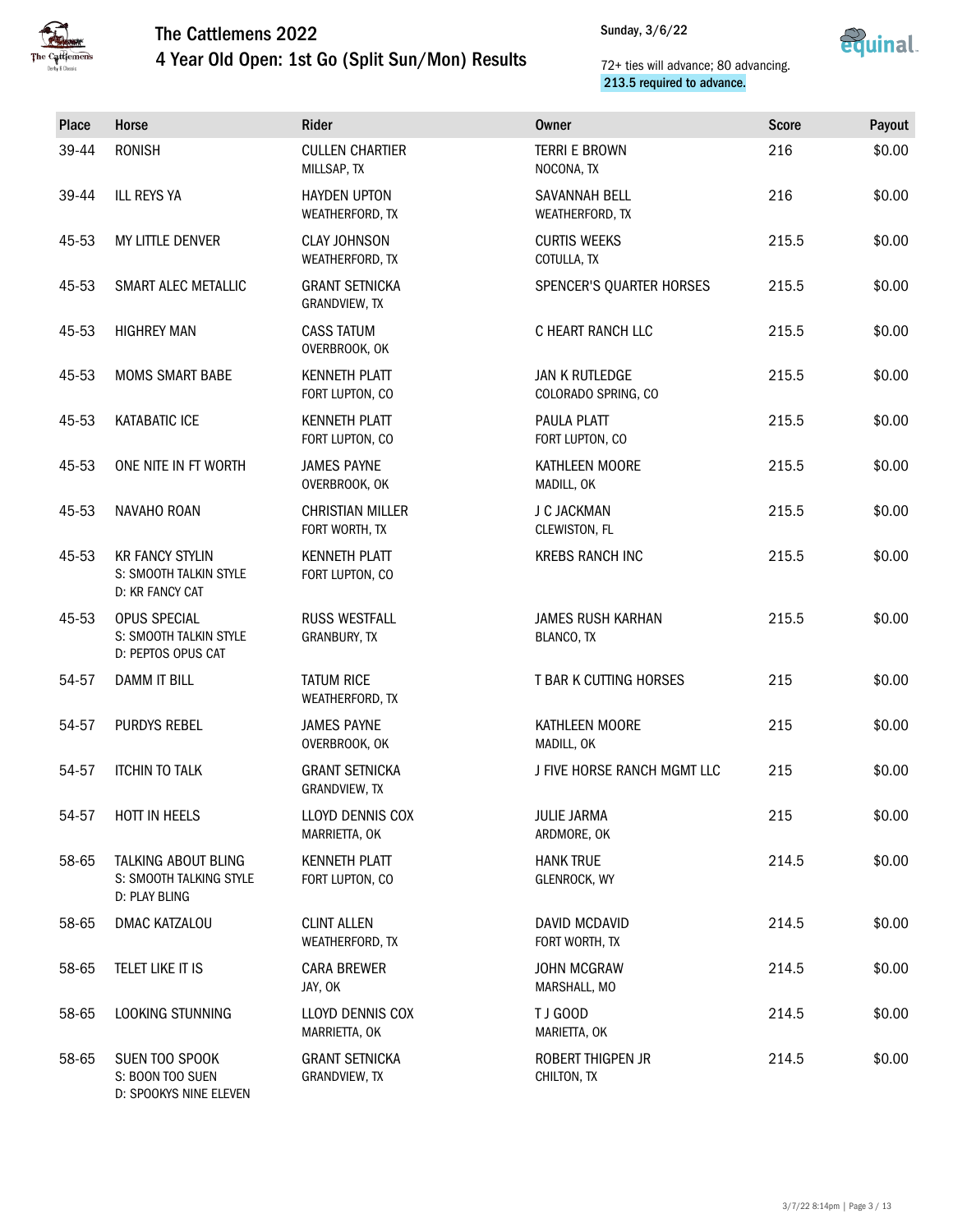



| Place | Horse                                                                  | Rider                                      | <b>Owner</b>                             | <b>Score</b> | Payout |
|-------|------------------------------------------------------------------------|--------------------------------------------|------------------------------------------|--------------|--------|
| 58-65 | REY VON HICAPOO                                                        | <b>CASS TATUM</b><br>OVERBROOK, OK         | <b>LIBBY ELLIOTT</b><br>THACKERVILLE, OK | 214.5        | \$0.00 |
| 58-65 | PRF ACCELERATOR<br>S: ONCE IN A BLU BOON<br>D: DUALIN CATOLINA         | <b>GRANT SETNICKA</b><br>GRANDVIEW, TX     | PETER W DELEEUW<br>PAIGE, TX             | 214.5        | \$0.00 |
| 58-65 | <b>DIVAREY</b>                                                         | <b>BRUCE L MORINE</b><br>WEATHERFORD, TX   | <b>MARY E LATTIMORE</b><br>SANTA FE, NM  | 214.5        | \$0.00 |
| 66-71 | PLAYIN A REBEL                                                         | <b>CHRIS JOHNSRUD</b><br>WEATHERFORD, TX   | <b>JAMES E HOOPER</b><br>DECATUR, AL     | 214          | \$0.00 |
| 66-71 | <b>STARDUSTH</b>                                                       | <b>HAYDEN UPTON</b><br>WEATHERFORD, TX     | LEE SWEEM<br>NASHVILLE, NC               | 214          | \$0.00 |
| 66-71 | <b>ROSALITTA</b>                                                       | LLOYD DENNIS COX<br>MARRIETTA, OK          | <b>CLAY JOHNSON</b><br>WEATHERFORD, TX   | 214          | \$0.00 |
| 66-71 | MISSION TO THE MOON                                                    | <b>MATT MILLER</b><br>POOLVILLE, TX        | MATT AND MEGAN MILLER                    | 214          | \$0.00 |
| 66-71 | <b>TWISTED BELIEVER</b>                                                | <b>CASS TATUM</b><br>OVERBROOK, OK         | <b>BEECHFORK RANCH</b>                   | 214          | \$0.00 |
| 66-71 | <b>BAR NOTHING DANCER</b><br>S: METALLIC CAT<br>D: LITTLE BELLY DANCER | <b>JAMES PAYNE</b><br>OVERBROOK, OK        | KATHLEEN MOORE<br>MADILL, OK             | 214          | \$0.00 |
| 72-80 | <b>BET HESA START</b>                                                  | <b>MACKIE HURSH</b><br>COLORADO CITY, TX   | KYLE HOOPER<br>ANDREWS, TX               | 213.5        | \$0.00 |
| 72-80 | TELES SHEZ SPICY<br>S: METELES CAT<br>D: DMAC SPICY SPOON              | <b>JAMES PAYNE</b><br>OVERBROOK, OK        | KATHLEEN MOORE<br>MADILL, OK             | 213.5        | \$0.00 |
| 72-80 | <b>JUSTA SMALL TOWN GIRL</b>                                           | <b>CLAY JOHNSON</b><br>WEATHERFORD, TX     | <b>CARROLL GATES</b><br>MARFA, TX        | 213.5        | \$0.00 |
| 72-80 | TILL I WALK IN                                                         | <b>TARIN RICE</b><br>POOLVILLE, TX         | MICHAEL E BIEHLE II<br>NORTH VERNON, IN  | 213.5        | \$0.00 |
| 72-80 | TOO MUCH TOO SUEN                                                      | LANCE COOPER<br>WEATHERFORD, TX            | ROSE VALLEY RANCH                        | 213.5        | \$0.00 |
| 72-80 | THE HOTTIST                                                            | <b>MATT MILLER</b><br>POOLVILLE, TX        | MICHAEL WOOD<br>COMBINE, TX              | 213.5        | \$0.00 |
| 72-80 | <b>LBR DIANNE</b>                                                      | <b>GEOFFREY SHEEHAN</b><br>WEATHERFORD, TX | <b>CHARLES BURGER</b><br>CHATSWORTH, GA  | 213.5        | \$0.00 |
| 72-80 | PLANO HOT                                                              | <b>NEIL ROGER</b><br>BROCK, TX             | <b>LACHLAN PERKS</b><br>WEATHERFORD, TX  | 213.5        | \$0.00 |
| 72-80 | <b>REBEL DRIVE</b>                                                     | CHRIS JOHNSRUD<br>WEATHERFORD, TX          | <b>JAMES E HOOPER</b><br>DECATUR, AL     | 213.5        | \$0.00 |
|       |                                                                        | Requires: 213.5 to advance.                |                                          |              |        |
| 81    | THA GIRL NEXT DOOR                                                     | <b>JAMES PAYNE</b><br>OVERBROOK, OK        | ROBERT MASTERSON<br><b>GUTHRIE, TX</b>   | 213          | \$0.00 |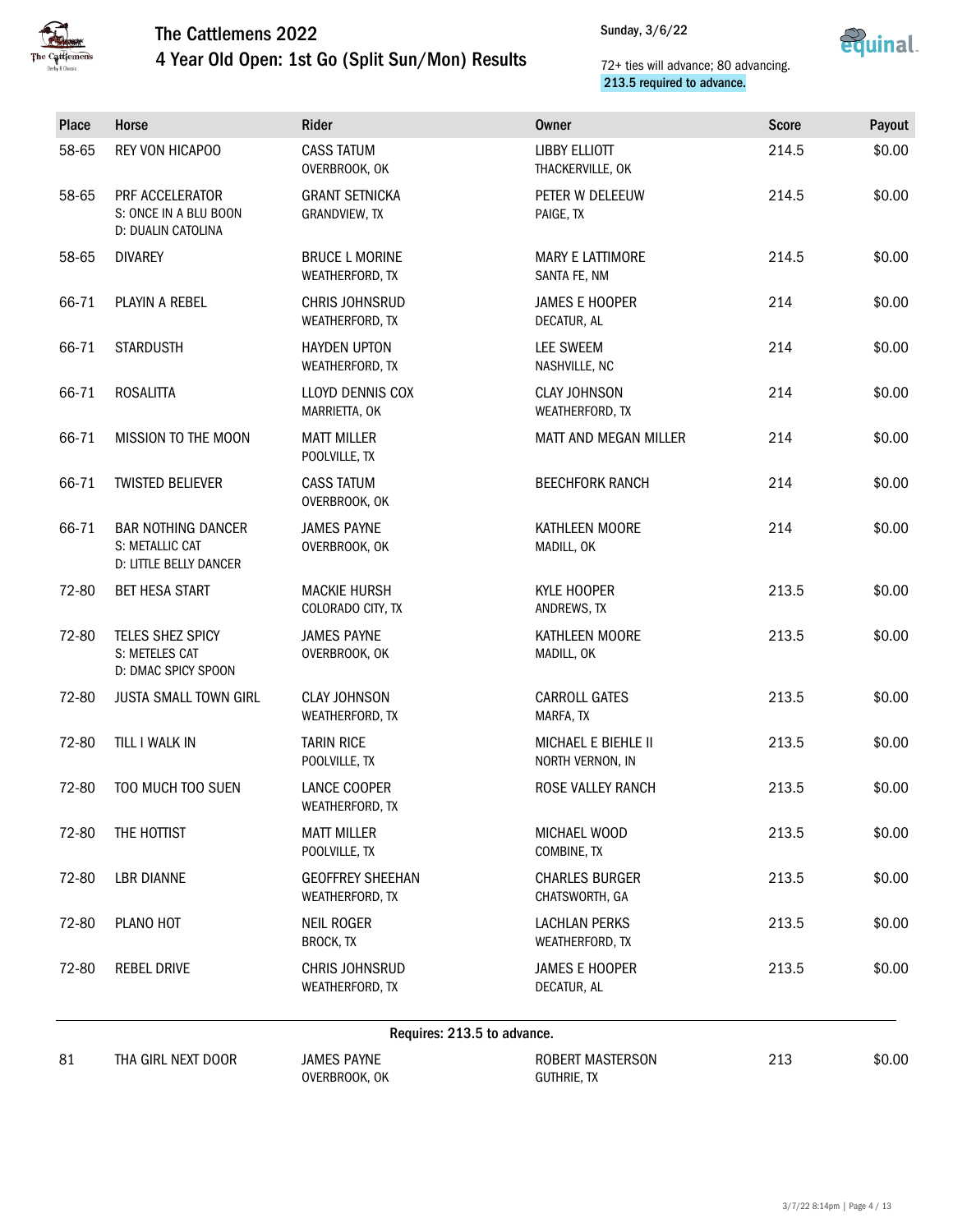



| <b>Place</b> | Horse                                                         | Rider                                       | <b>Owner</b>                             | <b>Score</b> | Payout |
|--------------|---------------------------------------------------------------|---------------------------------------------|------------------------------------------|--------------|--------|
| 82           | <b>STARRY EYEDD</b>                                           | <b>CULLEN CHARTIER</b><br>MILLSAP, TX       | CIRCLE R CUTTING HORSES LLC<br>OCALA, FL | 212.5        | \$0.00 |
| 83-86        | SMOOTH TALKIN SISTAH                                          | <b>FONS DE BARBANSON</b><br>WEATHERFORD, TX | <b>NORTH STAR RANCH</b>                  | 212          | \$0.00 |
| 83-86        | METALLIC KITTY REY                                            | <b>CHRISTAN MILLER</b>                      | D & S EQUINE, INC.                       | 212          | \$0.00 |
| 83-86        | <b>BOON TO BE A STAR</b>                                      | <b>BRUCE L MORINE</b><br>WEATHERFORD, TX    | <b>LACHLAN PERKS</b><br>WEATHERFORD, TX  | 212          | \$0.00 |
| 83-86        | HOT NIGHT ROLL                                                | <b>RUSSELL K ELROD</b><br>PERRIN, TX        | <b>ROB KUIPER</b><br>PERRIN, TX          | 212          | \$0.00 |
| 87-89        | NOMADICCAT                                                    | FONS DE BARBANSON<br>WEATHERFORD, TX        | <b>NORTH STAR RANCH</b>                  | 211          | \$0.00 |
| 87-89        | LOU LOU METALLIC                                              | <b>JAMES PAYNE</b><br>OVERBROOK, OK         | KATHLEEN MOORE<br>MADILL, OK             | 211          | \$0.00 |
| 87-89        | METALLIC MOMMA                                                | <b>JESSE LENNOX</b><br>ALEDO, TX            | ROCKING P RANCH LLC                      | 211          | \$0.00 |
| 90-91        | TWO SMOOTH SHOES                                              | <b>LLOYD DENNIS COX</b><br>MARRIETTA, OK    | KATHLEEN MOORE<br>MADILL, OK             | 210          | \$0.00 |
| 90-91        | <b>METTALIC DUECE</b>                                         | <b>R L CHARTIER</b><br>WEATHERFORD, TX      | DEBORAH S HEROLD<br>WEST POINT, IA       | 210          | \$0.00 |
| 92-93        | LEAVING TEXAS<br>S: SMOOTH AS A CAT<br>D: ITS STYLISH ROYALTY | <b>KENNETH PLATT</b><br>FORT LUPTON, CO     | <b>SCOTT &amp; JOHN MURDOCK</b>          | 209          | \$0.00 |
| 92-93        | <b>TALKIN CATS</b>                                            | <b>JAIME SNIDER</b><br>RISING STAR, TX      | <b>JAMIE LYNN HILL</b><br>BASTROP, TX    | 209          | \$0.00 |
| 94-96        | <b>REMESSES II</b>                                            | <b>GRANT SETNICKA</b><br>GRANDVIEW, TX      | J FIVE HORSE RANCH MGMT LLC              | 208          | \$0.00 |
| 94-96        | <b>STEVI NICKS</b>                                            | <b>CHRIS JOHNSRUD</b><br>WEATHERFORD, TX    | <b>BILL LACY</b><br>CRESTED BUTTE, CO    | 208          | \$0.00 |
| 94-96        | SUMMERS GETTIN HOT                                            | <b>JESSE LENNOX</b><br>ALEDO, TX            | ROCKING P RANCH LLC                      | 208          | \$0.00 |
| 97           | SMOOTH AND ICY HOT                                            | R L CHARTIER<br>WEATHERFORD, TX             | CARROLLS CUTTING LLC                     | 207.5        | \$0.00 |
|              | 98-100 CRUSHINN IT                                            | <b>MACKIE HURSH</b><br>COLORADO CITY, TX    | MITCHELL EQUINE HOLDINGS, LLC            | 207          | \$0.00 |
|              | 98-100 ENTA SANNMAN                                           | PAUL HANSMA<br>WEATHERFORD, TX              | <b>BAR-N-RANCHE INC</b>                  | 207          | \$0.00 |
|              | 98-100 MY PISTOLS HOTT                                        | <b>JAIME SNIDER</b><br>RISING STAR, TX      | THAD W YORK<br>SARATOGA, WY              | 207          | \$0.00 |
| 3            | 101-10 SWEET CATTY                                            | <b>MACKIE HURSH</b><br>COLORADO CITY, TX    | MITCHELL EQUINE HOLDINGS, LLC            | 205          | \$0.00 |
| 3            | 101-10 DOCZ STYLISH PLAYER                                    | <b>KENNETH PLATT</b><br>FORT LUPTON, CO     | <b>BRADLEY ZUVER</b><br>WINSTON, OR      | 205          | \$0.00 |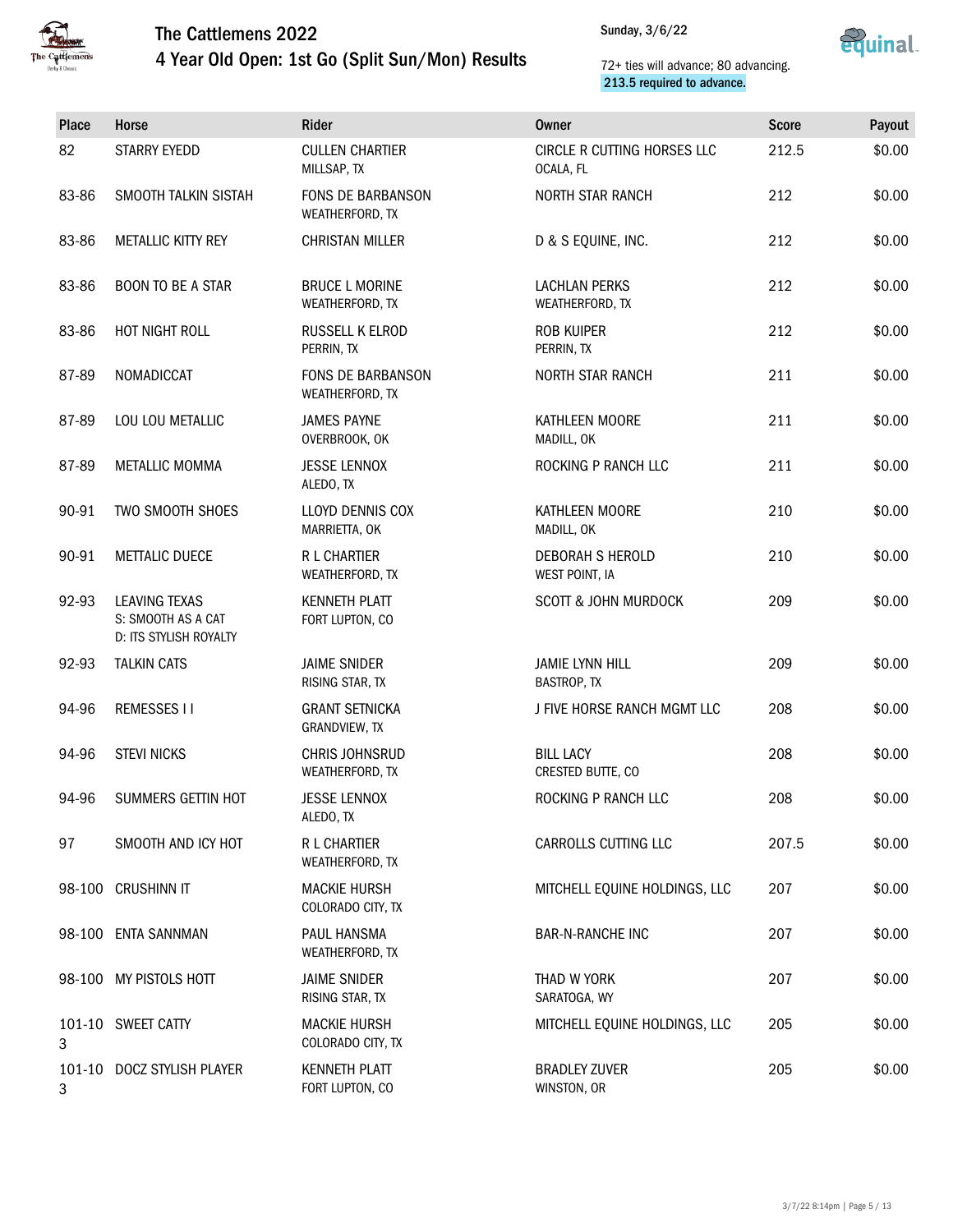

4 Year Old Open: 1st Go (Split Sun/Mon) Results



### 72+ ties will advance; 80 advancing. 213.5 required to advance.

| Place       | Horse                                                      | Rider                                     | <b>Owner</b>                             | <b>Score</b> | Payout |
|-------------|------------------------------------------------------------|-------------------------------------------|------------------------------------------|--------------|--------|
| 101-10<br>3 | PLAYGIRLS KITTEN<br>S: HIGH BROW CAT<br>D: STYLIN PLAYGIRL | <b>GRANT SETNICKA</b><br>GRANDVIEW, TX    | THOMAS G PETERSON<br>SEATTLE, WA         | 205          | \$0.00 |
| 104         | SMOOTH AS MELVIN                                           | <b>GARY BELLENFANT</b><br>NOVICE, TX      | <b>TIFFANY MANION</b><br>CODY, WY        | 188          | \$0.00 |
| 105         | <b>REYLLY HOT</b>                                          | R L CHARTIER<br>WEATHERFORD, TX           | DEE MERRITT<br>POOLVILLE, TX             | 184          | \$0.00 |
| 9           | 106-10 TS DIVA CAT                                         | <b>GRANT SETNICKA</b><br>GRANDVIEW, TX    | ROBERT THIGPEN JR<br>CHILTON, TX         | 180          | \$0.00 |
| 9           | 106-10 SISTERZ CASH                                        | <b>BOYD RICE</b><br>WEATHERFORD, TX       | <b>ABRIAN BASS</b><br>FORT WORTH, TX     | 180          | \$0.00 |
| 9           | 106-10 PRETTIEST PENNY<br>S: DUAL REY<br>D: PEPTOS STYLISH | <b>GRANT SETNICKA</b><br>GRANDVIEW, TX    | ELIZABETH PARA<br>OTHELLO, WA            | 180          | \$0.00 |
| 9           | 106-10 MOVIN METALLIC                                      | <b>TARIN RICE</b><br>POOLVILLE, TX        | MICHAEL E BIEHLE II<br>NORTH VERNON, IN  | 180          | \$0.00 |
| 0           | 110-12 SMOOTHE TALKIN                                      | <b>ADAN BANUELOS</b><br>GRANBURY, TX      | BRUMBAUGH/QUIRK PARTNERSHIP              | 0            | \$0.00 |
| 0           | 110-12 CATTYWOMPAS                                         | R L CHARTIER<br>WEATHERFORD, TX           | <b>GARY D FIELDS</b><br>WEATHERFORD, TX  | 0            | \$0.00 |
| 0           | 110-12 SMART REBEL KITTY                                   | <b>CLAY JOHNSON</b><br>WEATHERFORD, TX    | BUCK CREEK QUARTER HORSES LLC            | 0            | \$0.00 |
| 0           | 110-12 SEE ME TALK                                         | <b>TATUM RICE</b><br>WEATHERFORD, TX      | <b>COALSON ACRES</b>                     | 0            | \$0.00 |
| 0           | 110-12 HOT HUCKLEBERRY                                     | MISSY JEAN ETHERIDGE<br>CORINTH, MS       | <b>BELLE TERRE RANCH</b>                 | 0            | \$0.00 |
| 0           | 110-12 POP SMOKE                                           | <b>CULLEN CHARTIER</b><br>MILLSAP, TX     | RPX ENTERPRISES LLC                      | $\pmb{0}$    | \$0.00 |
| 0           | 110-12 RECKLESS KELLIE                                     | <b>MATT MILLER</b><br>POOLVILLE, TX       | <b>BEECHFORK RANCH</b>                   | 0            | \$0.00 |
| 0           | 110-12 TAGGING                                             | <b>CARA BREWER</b><br>JAY, OK             | <b>JIM HAWORTH</b><br>SOUTHWEST CITY, MO | 0            | \$0.00 |
| 0           | 110-12 ONE WAY OR ANUTHER                                  | LLOYD DENNIS COX<br>MARRIETTA, OK         | PAT & LISA TAYLOR                        | 0            | \$0.00 |
| 0           | 110-12 MISS CALLIE REY                                     | <b>GARRETT HAMPTON</b><br>WEATHERFORD, TX | <b>JIM CRAWFORD</b><br>LEXINGTON, NE     | 0            | \$0.00 |
| 0           | 110-12 ACE OF SPADZ                                        | MATT MILLER<br>POOLVILLE, TX              | <b>JANICE EATON</b><br>PEACHLAND, BC     | 0            | \$0.00 |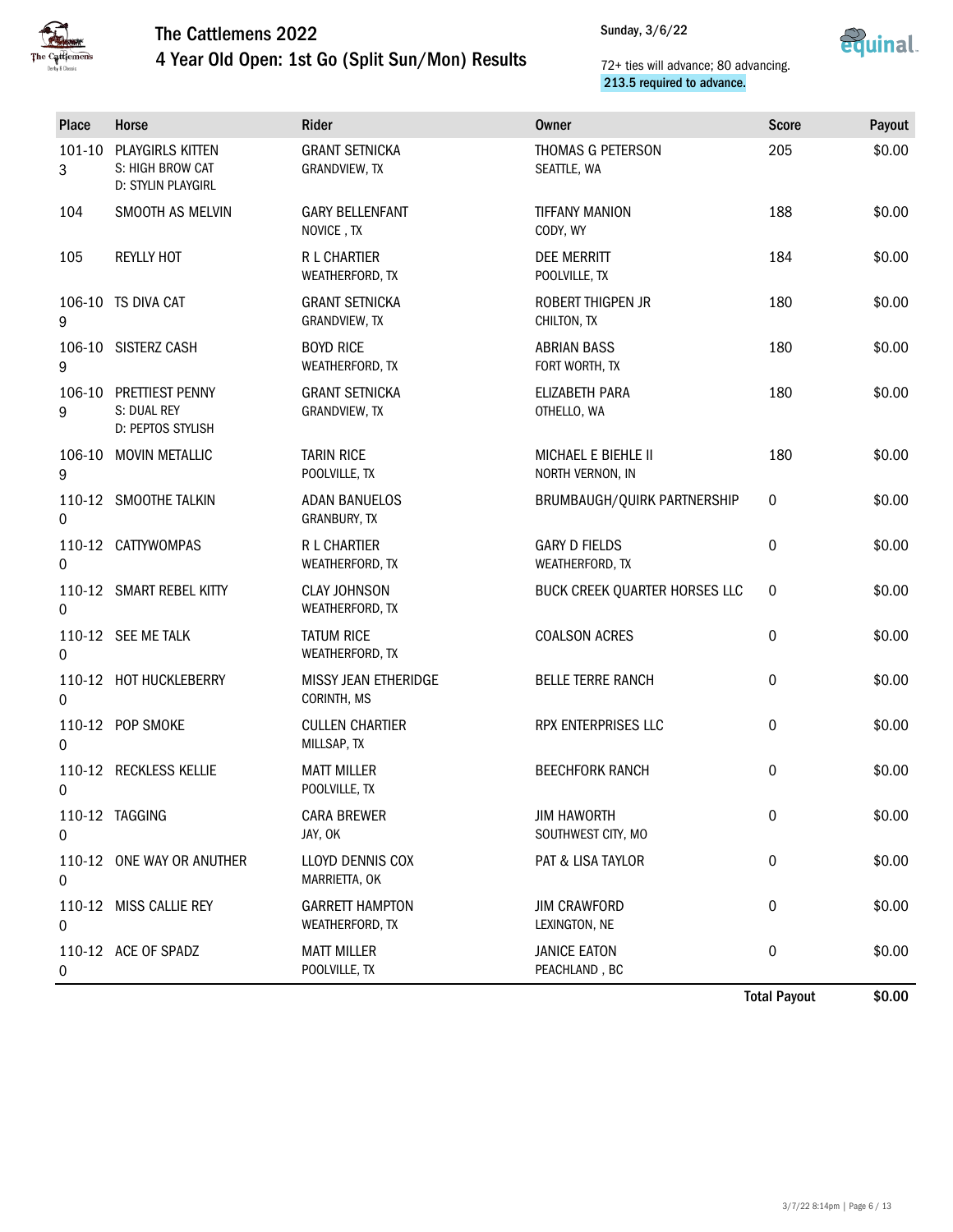



Sunday, 3/6/22

| 4 Year Old Open: 1st Go (Split Sun/Mon): Gelding Results |  |
|----------------------------------------------------------|--|
|----------------------------------------------------------|--|

| Place        | Horse                                                           | Rider                                   | <b>Owner</b>                                        | <b>Score</b> | Payout |
|--------------|-----------------------------------------------------------------|-----------------------------------------|-----------------------------------------------------|--------------|--------|
| $\mathbf{1}$ | DONT LOOK FOR TROUBL                                            | <b>DALTON VICAR</b><br>MILLSAP, TX      | <b>CIRCLE Y RANCH</b>                               | 219          | \$0.00 |
| $2 - 4$      | <b>EXTINGUISH</b>                                               | <b>GRANT SETNICKA</b><br>GRANDVIEW, TX  | J FIVE HORSE RANCH MGMT LLC                         | 218.5        | \$0.00 |
| $2 - 4$      | POCKET KINGS                                                    | <b>ADAN BANUELOS</b><br>GRANBURY, TX    | <b>KIRA C WRIGHT</b><br>SANTA MARIA, CA             | 218.5        | \$0.00 |
| $2 - 4$      | REYZEDINHIGHALTITUDE                                            | <b>WESLEY GALYEAN</b><br>CLAREMORE, OK  | SMF CUTTING HORSES LLC<br>ASPEN, CO                 | 218.5        | \$0.00 |
| 5            | <b>FLASH N SANN</b>                                             | <b>CLAY JOHNSON</b><br>WEATHERFORD, TX  | <b>BILLIE AYLESWORTH</b><br>LIPAN, TX               | 218          | \$0.00 |
| $6 - 7$      | <b>BOOMKITTY</b>                                                | <b>JAMES PAYNE</b><br>OVERBROOK, OK     | <b>RUSS DE CORDOVA</b><br>GROESBECK, TX             | 217.5        | \$0.00 |
| $6 - 7$      | RT EL PRIMERO                                                   | PAUL HANSMA<br>WEATHERFORD, TX          | <b>GARY &amp; MICHELLE REICHART</b><br>FRANKTON, IN | 217.5        | \$0.00 |
| $8 - 10$     | DMAC TAKE THE BET                                               | <b>CLINT ALLEN</b><br>WEATHERFORD, TX   | <b>DAVID MCDAVID</b><br>FORT WORTH, TX              | 217          | \$0.00 |
| $8 - 10$     | <b>LOVE BYRD</b>                                                | MICHAEL COOPER<br>WEATHERFORD, TX       | <b>JIMMY D PURSELLEY</b><br>BURLESON, TX            | 217          | \$0.00 |
| $8 - 10$     | <b>DUAL REY DUALLY</b>                                          | <b>TERRY HOLLIS</b><br>MILLSAP, TX      | <b>FRANCES KORNFELD</b><br>CLARESHOLM, AB           | 217          | \$0.00 |
| $11 - 13$    | <b>CREEKS REY</b>                                               | <b>TARIN RICE</b><br>POOLVILLE, TX      | BITTERROOT RANCH LLC                                | 216.5        | \$0.00 |
| $11 - 13$    | CATTY SHENANIGANS                                               | <b>CLAY JOHNSON</b><br>WEATHERFORD, TX  | TYE BACA<br>VEGA, TX                                | 216.5        | \$0.00 |
| $11 - 13$    | <b>CAT SPRING</b>                                               | LLOYD DENNIS COX<br>MARRIETTA, OK       | DOUG & WENDY IRVIN PARTNERSHIP                      | 216.5        | \$0.00 |
| 14           | <b>DMAC BIG TALKER</b>                                          | <b>CLINT ALLEN</b><br>WEATHERFORD, TX   | <b>DAVID MCDAVID</b><br>FORT WORTH, TX              | 216          | \$0.00 |
| 15           | OPUS SPECIAL<br>S: SMOOTH TALKIN STYLE<br>D: PEPTOS OPUS CAT    | <b>RUSS WESTFALL</b><br>GRANBURY, TX    | <b>JAMES RUSH KARHAN</b><br>BLANCO, TX              | 215.5        | \$0.00 |
| 16-17        | <b>ITCHIN TO TALK</b>                                           | <b>GRANT SETNICKA</b><br>GRANDVIEW, TX  | J FIVE HORSE RANCH MGMT LLC                         | 215          | \$0.00 |
| 16-17        | DAMM IT BILL                                                    | <b>TATUM RICE</b><br>WEATHERFORD, TX    | T BAR K CUTTING HORSES                              | 215          | \$0.00 |
| 18           | TALKING ABOUT BLING<br>S: SMOOTH TALKING STYLE<br>D: PLAY BLING | <b>KENNETH PLATT</b><br>FORT LUPTON, CO | <b>HANK TRUE</b><br>GLENROCK, WY                    | 214.5        | \$0.00 |
| 19           | MISSION TO THE MOON                                             | <b>MATT MILLER</b><br>POOLVILLE, TX     | MATT AND MEGAN MILLER                               | 214          | \$0.00 |
| 20           | TOO MUCH TOO SUEN                                               | LANCE COOPER<br>WEATHERFORD, TX         | ROSE VALLEY RANCH                                   | 213.5        | \$0.00 |
| 21           | <b>METTALIC DUECE</b>                                           | <b>R L CHARTIER</b><br>WEATHERFORD, TX  | DEBORAH S HEROLD<br>WEST POINT, IA                  | 210          | \$0.00 |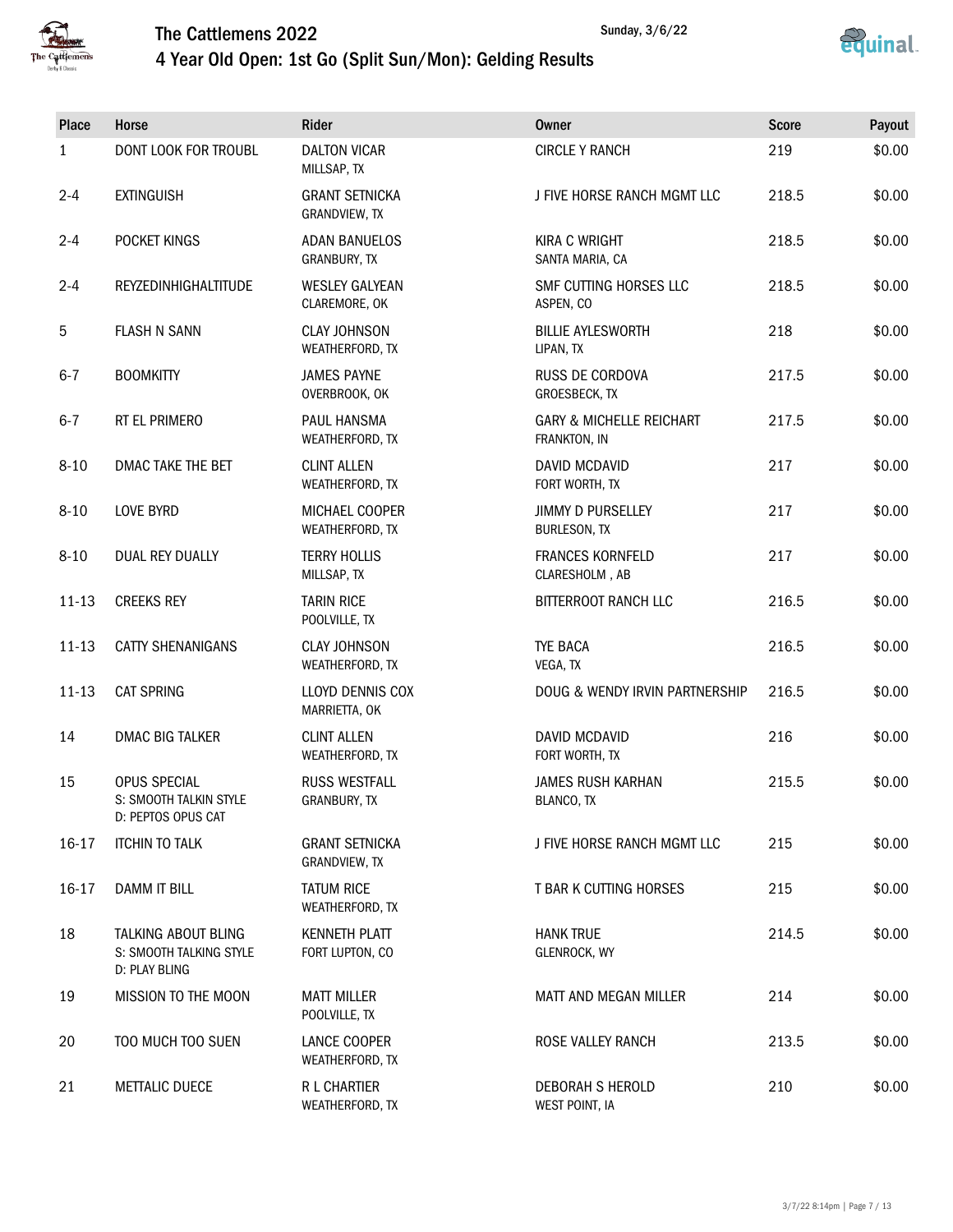



Sunday, 3/6/22

## 4 Year Old Open: 1st Go (Split Sun/Mon): Gelding Results

| Place     | Horse                                                                       | <b>Rider</b>                            | Owner                                   | <b>Score</b>     | Payout        |
|-----------|-----------------------------------------------------------------------------|-----------------------------------------|-----------------------------------------|------------------|---------------|
| 22        | <b>LEAVING TEXAS</b><br>S: SMOOTH AS A CAT<br><b>D: ITS STYLISH ROYALTY</b> | <b>KENNETH PLATT</b><br>FORT LUPTON, CO | <b>SCOTT &amp; JOHN MURDOCK</b>         | 209              | \$0.00        |
| 23-24     | SUMMERS GETTIN HOT                                                          | <b>JESSE LENNOX</b><br>ALEDO, TX        | ROCKING P RANCH LLC                     | 208              | \$0.00        |
| $23 - 24$ | <b>REMESSES II</b>                                                          | <b>GRANT SETNICKA</b><br>GRANDVIEW, TX  | J FIVE HORSE RANCH MGMT LLC             | 208              | \$0.00        |
| 25        | DOCZ STYLISH PLAYER                                                         | <b>KENNETH PLATT</b><br>FORT LUPTON, CO | <b>BRADLEY ZUVER</b><br>WINSTON, OR     | 205              | \$0.00        |
| 26        | SMOOTH AS MELVIN                                                            | <b>GARY BELLENFANT</b><br>NOVICE, TX    | <b>TIFFANY MANION</b><br>CODY, WY       | 188              | \$0.00        |
| 27-30     | <b>RECKLESS KELLIE</b>                                                      | <b>MATT MILLER</b><br>POOLVILLE, TX     | <b>BEECHFORK RANCH</b>                  | 0                | \$0.00        |
| 27-30     | SMOOTHE TALKIN                                                              | <b>ADAN BANUELOS</b><br>GRANBURY, TX    | BRUMBAUGH/QUIRK PARTNERSHIP             | $\boldsymbol{0}$ | \$0.00        |
| 27-30     | <b>CATTYWOMPAS</b>                                                          | <b>R L CHARTIER</b><br>WEATHERFORD, TX  | <b>GARY D FIELDS</b><br>WEATHERFORD, TX | 0                | \$0.00        |
| 27-30     | POP SMOKE                                                                   | <b>CULLEN CHARTIER</b><br>MILLSAP, TX   | RPX ENTERPRISES LLC                     | 0                | \$0.00        |
|           |                                                                             |                                         |                                         | .                | $\sim$ $\sim$ |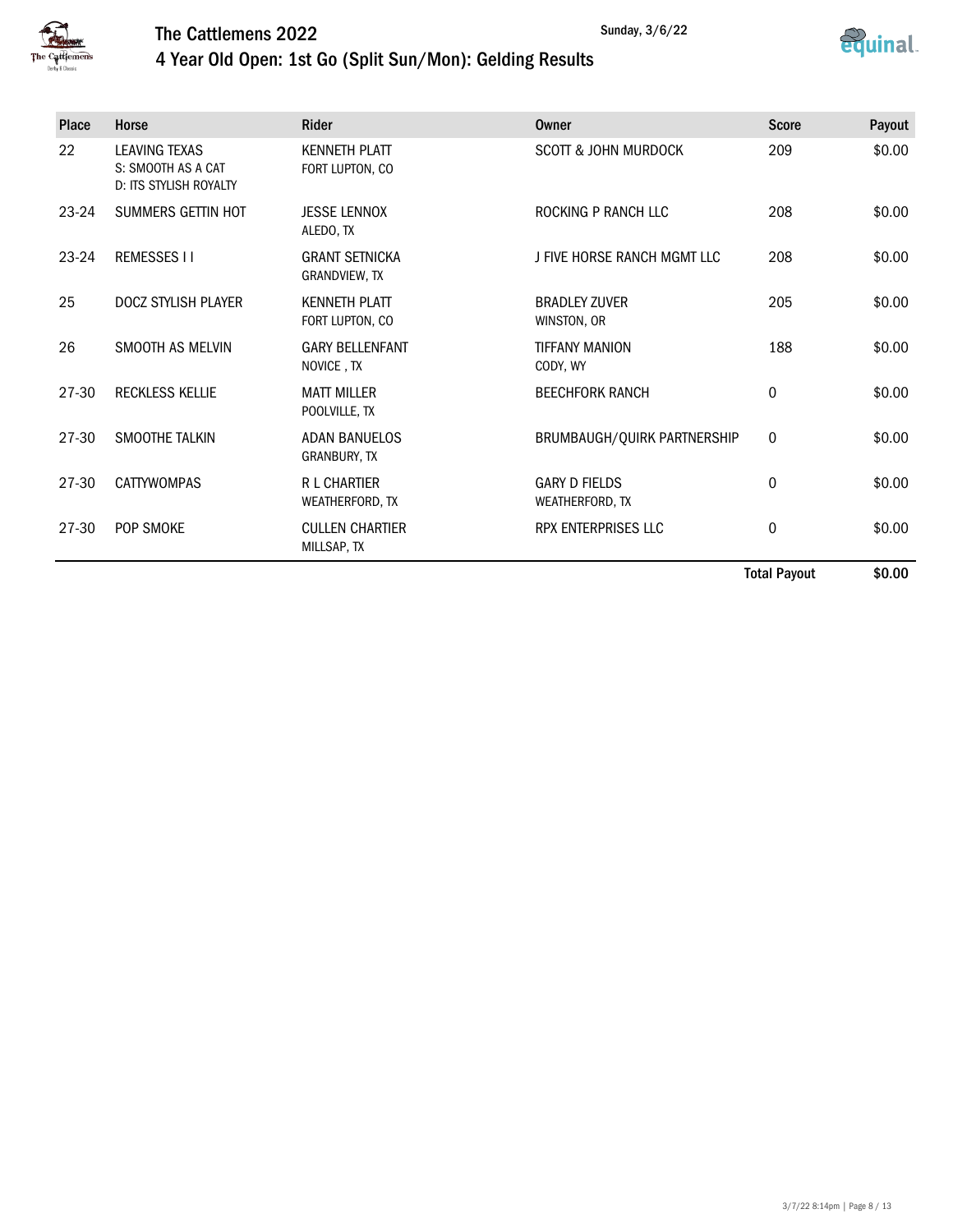



### 4 Year Old Open: 1st Go (Split Sun/Mon): \$25K Novice Results

| Place     | Horse                                                           | Rider                                            | <b>Owner</b>                                        | <b>Score</b> | Payout |
|-----------|-----------------------------------------------------------------|--------------------------------------------------|-----------------------------------------------------|--------------|--------|
| $1-2$     | SPIDER MOUNTIAN CAT                                             | <b>LLOYD DENNIS COX</b><br>MARRIETTA, OK         | <b>JOHN MCCLAREN</b><br>MC GREGOR, TX               | 220.5        | \$0.00 |
| $1-2$     | MEZMORIZE                                                       | <b>TARIN RICE</b><br>POOLVILLE, TX               | <b>BARKER RANCH CH LLC</b>                          | 220.5        | \$0.00 |
| 3         | REYMANDA                                                        | <b>MATT MILLER</b><br>POOLVILLE, TX              | <b>CHRIS BRENGARD</b><br>PARAGOULD, AR              | 220          | \$0.00 |
| $4 - 5$   | <b>REDDISH BLU</b><br>S: ONCE IN A BLU BOON<br>D: BLUISH OF RED | MICHAEL COOPER<br>WEATHERFORD, TX                | <b>JENNIFER COOPER</b><br>WEATHERFORD, TX           | 219          | \$0.00 |
| $4 - 5$   | ROCKIN SPOTS                                                    | <b>JESSE LENNOX</b><br>ALEDO, TX                 | ROCKING P RANCH LLC                                 | 219          | \$0.00 |
| $6 - 7$   | REYZEDINHIGHALTITUDE                                            | <b>WESLEY GALYEAN</b><br>CLAREMORE, OK           | SMF CUTTING HORSES LLC<br>ASPEN, CO                 | 218.5        | \$0.00 |
| $6 - 7$   | <b>EXTINGUISH</b>                                               | <b>GRANT SETNICKA</b><br>GRANDVIEW, TX           | J FIVE HORSE RANCH MGMT LLC                         | 218.5        | \$0.00 |
| $8 - 9$   | <b>FLASH N SANN</b>                                             | <b>CLAY JOHNSON</b><br>WEATHERFORD, TX           | <b>BILLIE AYLESWORTH</b><br>LIPAN, TX               | 218          | \$0.00 |
| $8-9$     | <b>MOTOWN CAT</b>                                               | <b>GEOFFREY SHEEHAN</b><br>WEATHERFORD, TX       | <b>BILLY EMERSON</b><br>RICHARDSON, TX              | 218          | \$0.00 |
| $10 - 11$ | <b>METALLIC TITO</b>                                            | <b>ADAN BANUELOS</b><br>GRANBURY, TX             | OPHIR CREEK STABLES<br>WASHOE VALLEY, NV            | 217.5        | \$0.00 |
| $10 - 11$ | RT EL PRIMERO                                                   | PAUL HANSMA<br>WEATHERFORD, TX                   | <b>GARY &amp; MICHELLE REICHART</b><br>FRANKTON, IN | 217.5        | \$0.00 |
| $12 - 14$ | DUAL REY DUALLY                                                 | <b>TERRY HOLLIS</b><br>MILLSAP, TX               | <b>FRANCES KORNFELD</b><br>CLARESHOLM, AB           | 217          | \$0.00 |
| $12 - 14$ | <b>LOVE BYRD</b>                                                | MICHAEL COOPER<br>WEATHERFORD, TX                | <b>JIMMY D PURSELLEY</b><br><b>BURLESON, TX</b>     | 217          | \$0.00 |
| $12 - 14$ | <b>HOTT PREVIEW</b>                                             | ED FLYNN<br>LIPAN, TX                            | EDDIE YOUNG<br>SAN ANGELO, TX                       | 217          | \$0.00 |
| 15-20     | <b>CREEKS REY</b>                                               | <b>TARIN RICE</b><br>POOLVILLE, TX               | BITTERROOT RANCH LLC                                | 216.5        | \$0.00 |
| 15-20     | SMOOTH LIZZYLENA                                                | <b>JOHN MITCHELL</b><br>WEATHERFORD, TX          | <b>SLATE RIVER RANCH</b>                            | 216.5        | \$0.00 |
| 15-20     | <b>CAT SPRING</b>                                               | LLOYD DENNIS COX<br>MARRIETTA, OK                | DOUG & WENDY IRVIN PARTNERSHIP                      | 216.5        | \$0.00 |
| 15-20     | KONNA                                                           | <b>TATUM RICE</b><br>WEATHERFORD, TX             | MILNER ENTERPRISE LLC                               | 216.5        | \$0.00 |
| 15-20     | <b>STEVIES TIME</b>                                             | <b>JAMES BRADLEY MITCHELL</b><br>WILLS POINT, TX | SINKING CREEK CUTTING HORSES<br>FRANKLIN, TN        | 216.5        | \$0.00 |
| 15-20     | <b>CATTY SHENANIGANS</b>                                        | <b>CLAY JOHNSON</b><br>WEATHERFORD, TX           | TYE BACA<br>VEGA, TX                                | 216.5        | \$0.00 |
| 21-25     | <b>TIN CAN</b>                                                  | RANDALL T WEST<br>WEATHERFORD, TX                | DIAMOND LK CUTTING HORSES LLC                       | 216          | \$0.00 |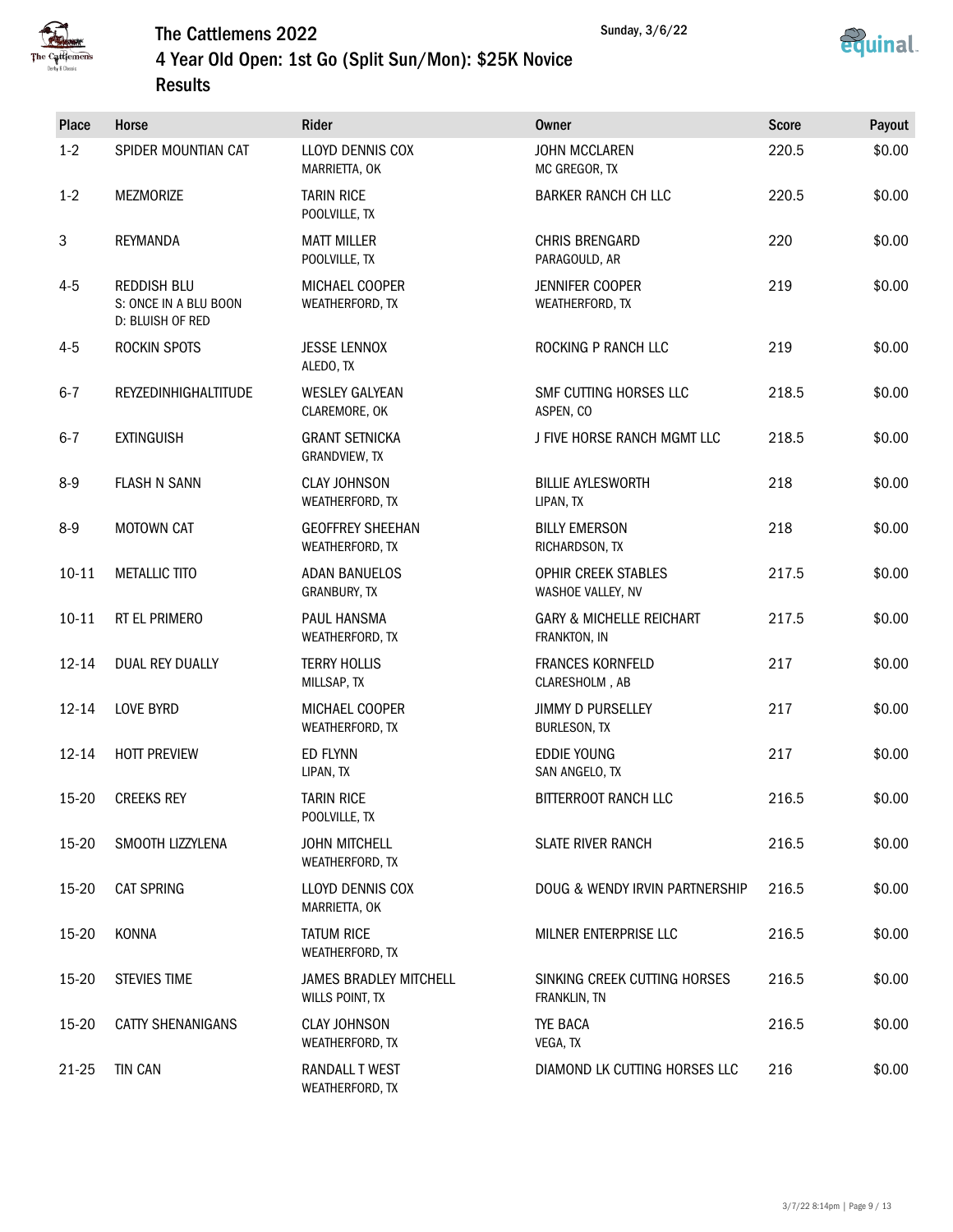



### 4 Year Old Open: 1st Go (Split Sun/Mon): \$25K Novice Results

| Place | Horse                                                               | Rider                                      | Owner                                    | <b>Score</b> | Payout |
|-------|---------------------------------------------------------------------|--------------------------------------------|------------------------------------------|--------------|--------|
| 21-25 | WINK AND A SMILE                                                    | <b>CULLEN CHARTIER</b><br>MILLSAP, TX      | CIRCLE R CUTTING HORSES LLC<br>OCALA, FL | 216          | \$0.00 |
| 21-25 | DMAC BIG TALKER                                                     | <b>CLINT ALLEN</b><br>WEATHERFORD, TX      | DAVID MCDAVID<br>FORT WORTH, TX          | 216          | \$0.00 |
| 21-25 | REYELLLA                                                            | <b>MATT MILLER</b><br>POOLVILLE, TX        | <b>CHRIS BRENGARD</b><br>PARAGOULD, AR   | 216          | \$0.00 |
| 21-25 | <b>RONISH</b>                                                       | <b>CULLEN CHARTIER</b><br>MILLSAP, TX      | <b>TERRI E BROWN</b><br>NOCONA, TX       | 216          | \$0.00 |
| 26-30 | <b>KATABATIC ICE</b>                                                | <b>KENNETH PLATT</b><br>FORT LUPTON, CO    | PAULA PLATT<br>FORT LUPTON, CO           | 215.5        | \$0.00 |
| 26-30 | <b>KR FANCY STYLIN</b><br>S: SMOOTH TALKIN STYLE<br>D: KR FANCY CAT | <b>KENNETH PLATT</b><br>FORT LUPTON, CO    | <b>KREBS RANCH INC</b>                   | 215.5        | \$0.00 |
| 26-30 | NAVAHO ROAN                                                         | <b>CHRISTIAN MILLER</b><br>FORT WORTH, TX  | J C JACKMAN<br>CLEWISTON, FL             | 215.5        | \$0.00 |
| 26-30 | MY LITTLE DENVER                                                    | <b>CLAY JOHNSON</b><br>WEATHERFORD, TX     | <b>CURTIS WEEKS</b><br>COTULLA, TX       | 215.5        | \$0.00 |
| 26-30 | SMART ALEC METALLIC                                                 | <b>GRANT SETNICKA</b><br>GRANDVIEW, TX     | <b>SPENCER'S QUARTER HORSES</b>          | 215.5        | \$0.00 |
| 31-32 | <b>DAMM IT BILL</b>                                                 | <b>TATUM RICE</b><br>WEATHERFORD, TX       | T BAR K CUTTING HORSES                   | 215          | \$0.00 |
| 31-32 | <b>ITCHIN TO TALK</b>                                               | <b>GRANT SETNICKA</b><br>GRANDVIEW, TX     | J FIVE HORSE RANCH MGMT LLC              | 215          | \$0.00 |
| 33-35 | SUEN TOO SPOOK<br>S: BOON TOO SUEN<br>D: SPOOKYS NINE ELEVEN        | <b>GRANT SETNICKA</b><br>GRANDVIEW, TX     | <b>ROBERT THIGPEN JR</b><br>CHILTON, TX  | 214.5        | \$0.00 |
| 33-35 | <b>DIVAREY</b>                                                      | <b>BRUCE L MORINE</b><br>WEATHERFORD, TX   | <b>MARY E LATTIMORE</b><br>SANTA FE, NM  | 214.5        | \$0.00 |
| 33-35 | <b>DMAC KATZALOU</b>                                                | <b>CLINT ALLEN</b><br>WEATHERFORD, TX      | DAVID MCDAVID<br>FORT WORTH, TX          | 214.5        | \$0.00 |
| 36-37 | <b>TWISTED BELIEVER</b>                                             | <b>CASS TATUM</b><br>OVERBROOK, OK         | <b>BEECHFORK RANCH</b>                   | 214          | \$0.00 |
| 36-37 | MISSION TO THE MOON                                                 | <b>MATT MILLER</b><br>POOLVILLE, TX        | MATT AND MEGAN MILLER                    | 214          | \$0.00 |
| 38-40 | PLANO HOT                                                           | <b>NEIL ROGER</b><br>BROCK, TX             | <b>LACHLAN PERKS</b><br>WEATHERFORD, TX  | 213.5        | \$0.00 |
| 38-40 | <b>JUSTA SMALL TOWN GIRL</b>                                        | <b>CLAY JOHNSON</b><br>WEATHERFORD, TX     | <b>CARROLL GATES</b><br>MARFA, TX        | 213.5        | \$0.00 |
| 38-40 | <b>LBR DIANNE</b>                                                   | <b>GEOFFREY SHEEHAN</b><br>WEATHERFORD, TX | <b>CHARLES BURGER</b><br>CHATSWORTH, GA  | 213.5        | \$0.00 |
| 41    | THA GIRL NEXT DOOR                                                  | <b>JAMES PAYNE</b><br>OVERBROOK, OK        | ROBERT MASTERSON<br><b>GUTHRIE, TX</b>   | 213          | \$0.00 |
| 42    | STARRY EYEDD                                                        | <b>CULLEN CHARTIER</b><br>MILLSAP, TX      | CIRCLE R CUTTING HORSES LLC<br>OCALA, FL | 212.5        | \$0.00 |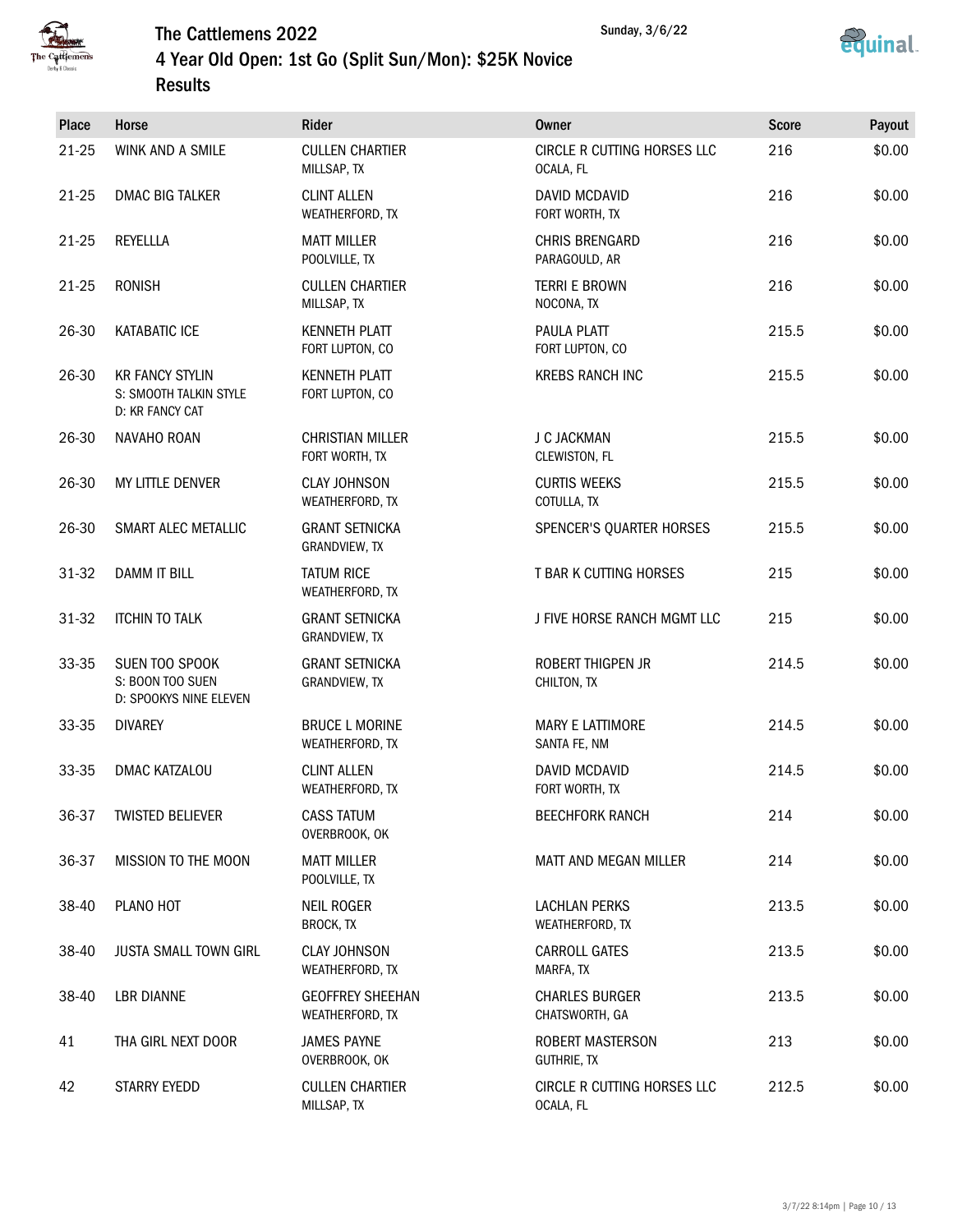



### 4 Year Old Open: 1st Go (Split Sun/Mon): \$25K Novice Results

| Place | Horse                                                         | Rider                                    | <b>Owner</b>                            | <b>Score</b> | Payout |
|-------|---------------------------------------------------------------|------------------------------------------|-----------------------------------------|--------------|--------|
| 43-46 | METALLIC KITTY REY                                            | <b>CHRISTAN MILLER</b>                   | D & S EQUINE, INC.                      | 212          | \$0.00 |
| 43-46 | HOT NIGHT ROLL                                                | RUSSELL K ELROD<br>PERRIN, TX            | <b>ROB KUIPER</b><br>PERRIN, TX         | 212          | \$0.00 |
| 43-46 | SMOOTH TALKIN SISTAH                                          | FONS DE BARBANSON<br>WEATHERFORD, TX     | <b>NORTH STAR RANCH</b>                 | 212          | \$0.00 |
| 43-46 | <b>BOON TO BE A STAR</b>                                      | <b>BRUCE L MORINE</b><br>WEATHERFORD, TX | <b>LACHLAN PERKS</b><br>WEATHERFORD, TX | 212          | \$0.00 |
| 47-49 | NOMADICCAT                                                    | FONS DE BARBANSON<br>WEATHERFORD, TX     | <b>NORTH STAR RANCH</b>                 | 211          | \$0.00 |
| 47-49 | <b>METALLIC MOMMA</b>                                         | <b>JESSE LENNOX</b><br>ALEDO, TX         | ROCKING P RANCH LLC                     | 211          | \$0.00 |
| 47-49 | LOU LOU METALLIC                                              | <b>JAMES PAYNE</b><br>OVERBROOK, OK      | KATHLEEN MOORE<br>MADILL, OK            | 211          | \$0.00 |
| 50    | <b>METTALIC DUECE</b>                                         | R L CHARTIER<br>WEATHERFORD, TX          | DEBORAH S HEROLD<br>WEST POINT, IA      | 210          | \$0.00 |
| 51-52 | LEAVING TEXAS<br>S: SMOOTH AS A CAT<br>D: ITS STYLISH ROYALTY | <b>KENNETH PLATT</b><br>FORT LUPTON, CO  | <b>SCOTT &amp; JOHN MURDOCK</b>         | 209          | \$0.00 |
| 51-52 | <b>TALKIN CATS</b>                                            | <b>JAIME SNIDER</b><br>RISING STAR, TX   | <b>JAMIE LYNN HILL</b><br>BASTROP, TX   | 209          | \$0.00 |
| 53-54 | <b>REMESSES II</b>                                            | <b>GRANT SETNICKA</b><br>GRANDVIEW, TX   | J FIVE HORSE RANCH MGMT LLC             | 208          | \$0.00 |
| 53-54 | SUMMERS GETTIN HOT                                            | <b>JESSE LENNOX</b><br>ALEDO, TX         | ROCKING P RANCH LLC                     | 208          | \$0.00 |
| 55-56 | <b>CRUSHINN IT</b>                                            | <b>MACKIE HURSH</b><br>COLORADO CITY, TX | MITCHELL EQUINE HOLDINGS, LLC           | 207          | \$0.00 |
| 55-56 | <b>ENTA SANNMAN</b>                                           | <b>PAUL HANSMA</b><br>WEATHERFORD, TX    | <b>BAR-N-RANCHE INC</b>                 | 207          | \$0.00 |
| 57-59 | SWEET CATTY                                                   | <b>MACKIE HURSH</b><br>COLORADO CITY, TX | MITCHELL EQUINE HOLDINGS, LLC           | 205          | \$0.00 |
| 57-59 | DOCZ STYLISH PLAYER                                           | <b>KENNETH PLATT</b><br>FORT LUPTON, CO  | <b>BRADLEY ZUVER</b><br>WINSTON, OR     | 205          | \$0.00 |
| 57-59 | PLAYGIRLS KITTEN<br>S: HIGH BROW CAT<br>D: STYLIN PLAYGIRL    | <b>GRANT SETNICKA</b><br>GRANDVIEW, TX   | THOMAS G PETERSON<br>SEATTLE, WA        | 205          | \$0.00 |
| 60    | SMOOTH AS MELVIN                                              | <b>GARY BELLENFANT</b><br>NOVICE, TX     | <b>TIFFANY MANION</b><br>CODY, WY       | 188          | \$0.00 |
| 61    | <b>REYLLY HOT</b>                                             | R L CHARTIER<br>WEATHERFORD, TX          | <b>DEE MERRITT</b><br>POOLVILLE, TX     | 184          | \$0.00 |
| 62-64 | TS DIVA CAT                                                   | <b>GRANT SETNICKA</b><br>GRANDVIEW, TX   | ROBERT THIGPEN JR<br>CHILTON, TX        | 180          | \$0.00 |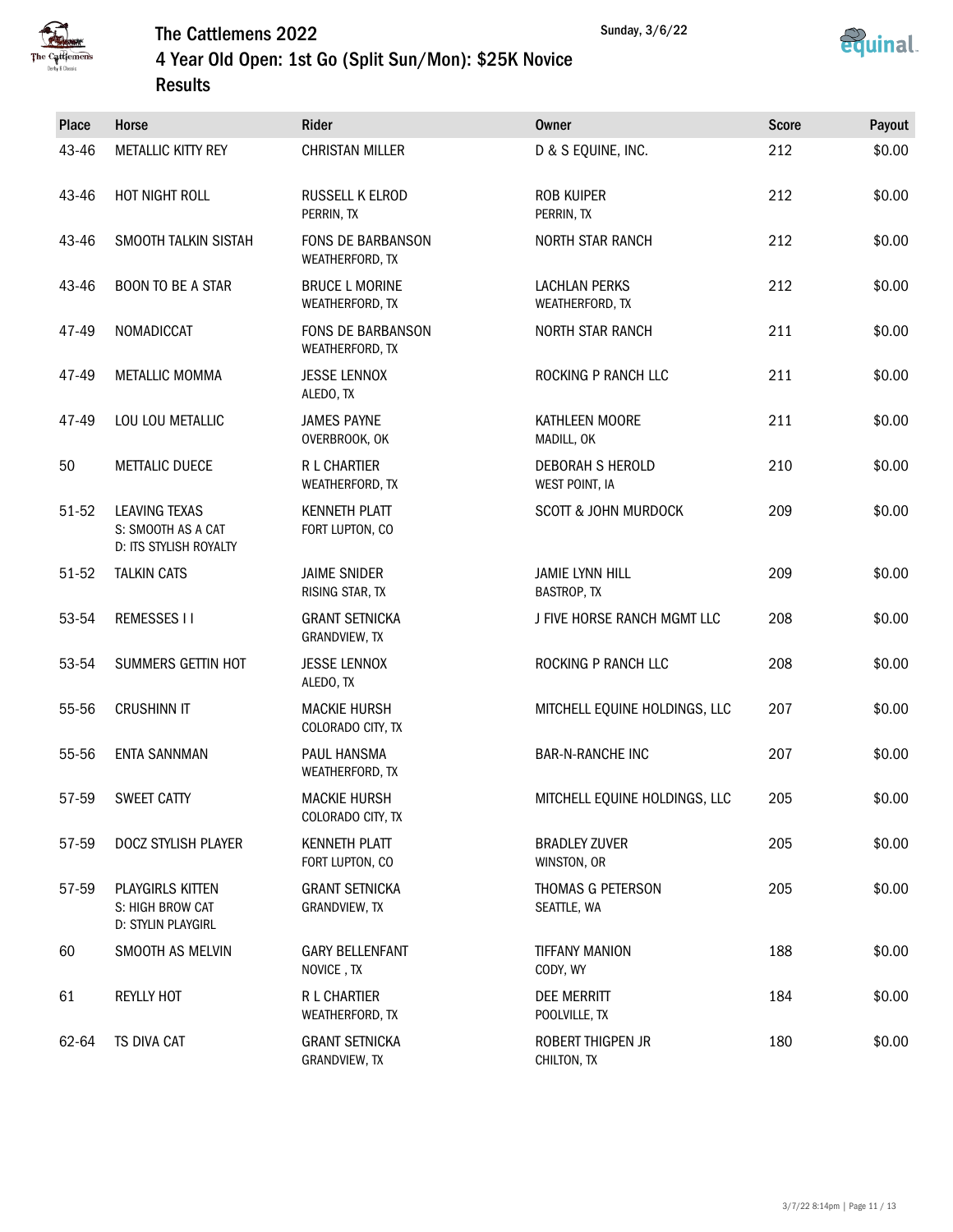



### 4 Year Old Open: 1st Go (Split Sun/Mon): \$25K Novice Results

| <b>Place</b> | <b>Horse</b>                                        | <b>Rider</b>                              | Owner                                          | <b>Score</b> | Payout |
|--------------|-----------------------------------------------------|-------------------------------------------|------------------------------------------------|--------------|--------|
| 62-64        | PRETTIEST PENNY<br>S: DUAL REY<br>D: PEPTOS STYLISH | <b>GRANT SETNICKA</b><br>GRANDVIEW, TX    | <b>ELIZABETH PARA</b><br>OTHELLO, WA           | 180          | \$0.00 |
| 62-64        | <b>MOVIN METALLIC</b>                               | <b>TARIN RICE</b><br>POOLVILLE, TX        | <b>MICHAEL E BIEHLE II</b><br>NORTH VERNON, IN | 180          | \$0.00 |
| 65-70        | <b>RECKLESS KELLIE</b>                              | <b>MATT MILLER</b><br>POOLVILLE, TX       | <b>BEECHFORK RANCH</b>                         | $\mathbf 0$  | \$0.00 |
| 65-70        | ACE OF SPADZ                                        | <b>MATT MILLER</b><br>POOLVILLE, TX       | <b>JANICE EATON</b><br>PEACHLAND, BC           | $\mathbf 0$  | \$0.00 |
| 65-70        | <b>CATTYWOMPAS</b>                                  | <b>R L CHARTIER</b><br>WEATHERFORD, TX    | <b>GARY D FIELDS</b><br>WEATHERFORD, TX        | 0            | \$0.00 |
| 65-70        | SMART REBEL KITTY                                   | <b>CLAY JOHNSON</b><br>WEATHERFORD, TX    | BUCK CREEK QUARTER HORSES LLC                  | $\mathbf 0$  | \$0.00 |
| 65-70        | <b>SEE ME TALK</b>                                  | <b>TATUM RICE</b><br>WEATHERFORD, TX      | <b>COALSON ACRES</b>                           | 0            | \$0.00 |
| 65-70        | MISS CALLIE REY                                     | <b>GARRETT HAMPTON</b><br>WEATHERFORD, TX | <b>JIM CRAWFORD</b><br>LEXINGTON, NE           | 0            | \$0.00 |
|              |                                                     |                                           |                                                | Tatal Davaut | ቀስ ስስ  |